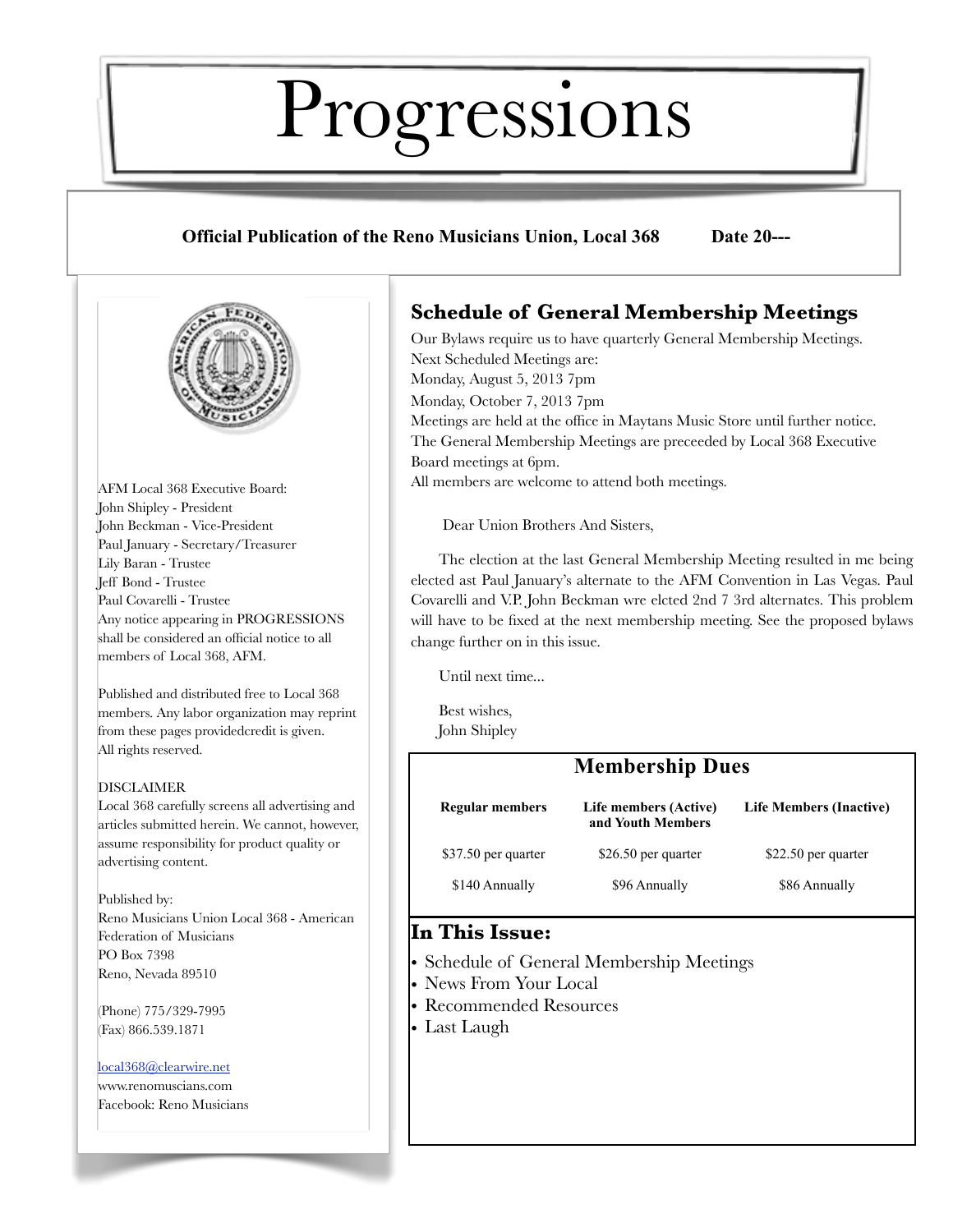# **News From Your Local:**

#### **Board Elections**

In case you missed it in in our spring 2013 newsletter in December of 2012 all your Local 368 Board officers and Executive Board Members ran unopposed and were re-elected.

Your current board is: John Shipley - President John Beckman - Vice-President Paul January - Secretary/Treasurer Lily Baran - Trustee Jeff Bond - Trustee Paul Covarelli - Trustee

If you would like to serve as a board officer or board member let us know. Anyone who has been a member of local 368 for one year can be placed into nomination. These nominations will be accepted at the General Membership meeting on Monday, October 7, 2013 7pm or by a signed letter mailed to the Local 368 office.

Reno Musicians Union Local 368 - AFM PO Box 7398 Reno, Nevada 89510

## **Proposed Bylaws Changes**

Because Secretary/Treasurer paul January could not attend this summer's AFM convention we had to have a special election to elect an alternate because one was not on the ballot and to retify this the Local 368 Executive Board has proposed this change to our bylaws

Section 2.3.6 of our bylaws states: 2.3.6 "*By virtue of election to office by secret ballot, the Secretary-Treasurer shall be the first (1st) Delegate to AFM conventions and conferences."*

Section 4.2.2 States: 4.2.2 *"Election of Officers, Executive Board Members and second (2nd) Delegate shall be by Secret Ballot vote mailed to the Local 368 Membership."*

So whereas (I love using that word) a 2nd delegate is already in our bylaws. I propose changing our bylaws so that we

don't have to list a special delegate on the ballot and more importantly that we have more than one (1) alternate to AFM conventions and conferences. Proposed change to AFM Local 368 bylaws reads as follows:

*4.2.2 Election of Officers and Executive Board Members shall be by Secret Ballot vote mailed to the Local 368 Membership. By order of the amount votes received by the remaining candidates, a second (2nd) and third (3rd) will be elected as alterntate delegates to AFM conventions and conferences.*

These changes to local 368's bylaws will be voted at our next general membership meeting on August 5,2013

 $\overline{1}$ 

#### **Recommended Resources**

#### **Why You Need Instrument Insurance:**

If you're a professional musician, an instrument is not merely your livelihood: it's an extension of yourself. Instruments vary in cost, but many well-crafted instruments are worth thousands of dollars. For some people, instruments rank just below vehicles in terms of most valuable possessions. Affordable instruments can benefit from musical instrument insurance policies, though, especially if you rely on them for your career.

Marsh Affinity Group Services is the only insurance program for musicians that the AFM indorses. They offer several kinds of insurance geared towards musicians, such as: Catastrophe Major Medical Insurance, Group Term Life Insurance, Professional Liability Insurance; but their Equipment Insurance is what most musicians should look into.

Here are some features of Marsh Affinity Group Services Equipment Insurance:

• Claims based on actual replacement cost

• Coverage for theft

- Coverage for equipment when it's off premises or in transit
- Cost of this Plan is tax-deductible as a normal business expense

Although your homeowner's insurance or renter's policy might cover musical instruments, the coverage may not be comprehensive enough for your needs. These policies are usually very affordable and well worth the cost in exchange for peace of mind. Just ask Local 368 member Joe McKenna how well they cover a loss. His vehicle, along with his acoustic bass and amps, was stolen from in front of his house and within days he was buying new gear. There are many other stories to tell but check them out yourself. There is a link to Marsh Affinity on the AFM.org website

#### *"Music Instrument Insurance Provides Protection and Peace of Mind"*

#### **Maytan Music Center**

 $-11$ 

If you have any musical supply need don't forget to partonize Maytan Music our homeotown music store. They have been providing Local 368 with free office space for over 10 years. Thanks Marianne!!!

> Visit them on the web at: www.maytan.com

They sell many insturments, sheet music, they have rentals, provide lessons (and rent space to teachers), a repair department and more.

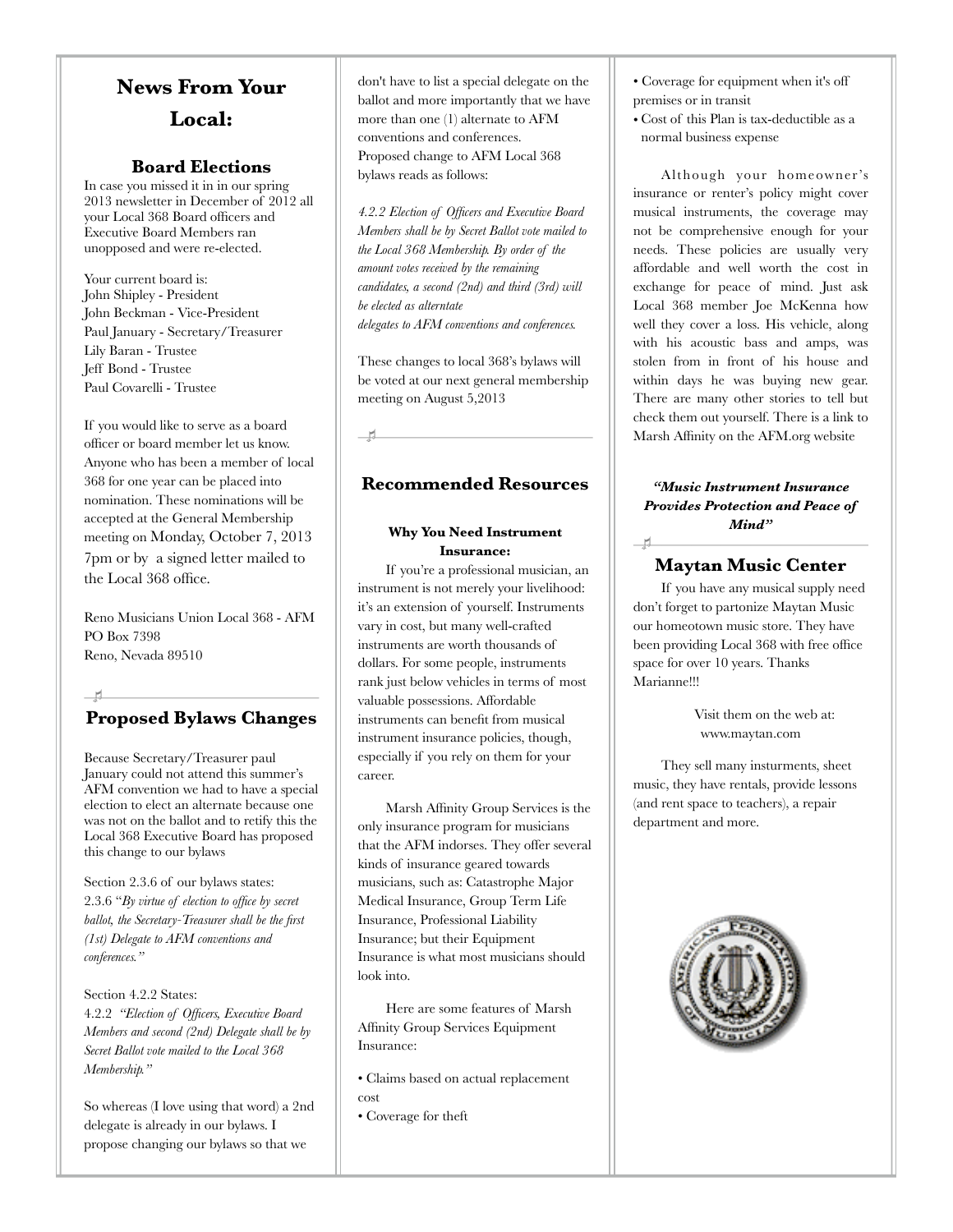# **Find us on facebook at: Reno Musicians and "Like Us"**

 Local 368 now has a page on facebook, come join the Reno area musical community and your friends online.

- Place photos of you and your fellow members performing in this area and across the country.
- • Promote your accomplishments and upcoming events

#### **Experts from:**

#### **THE SUM OF OUR PARTS**

By Jennifer Garner, Esq. Jennifer Garner is a violinist and is also an attorney for the AFM.

A vital component of our membership is comprised of local freelance musicians, music students, and self-contained bands and ensembles. These musicians perform in the dozens of venues throughout North America where there is a demand for live music. They work in nightclubs and churches, provide entertainment for private events, and perform concerts for the largest and most popular music and arts festivals in the region. In addition, many of our freelance members perform regularly as substitute and extra musicians with professional orchestras in the area.

The AFM zealously represents and protects the interests of our freelance members, including students who are just starting out. For example, our online booking and referral resources help independent musicians find gigs, connect with the contractors who book the gigs, and gain exposure in our professional community.

The AFM, by reinforcing the professionalism of our industry as a whole, maintains the integrity of our standards for wages and working conditions. The inclusion of student musicians in particular offers us the chance to demonstrate to young professionals why they should join the AFM regardless of their musical genres, the venues they plan to perform in, or the geographic region to which their careers ultimately take them



## **Looking for gigs? Try AFM Entertainment**

Let the AFM book your next job. AFM members should sign up today and start getting gigs from AFM Entertainment, the new booking and referral service of the AFM.

Register online at: <http://www.afmentertainment.org>



Every Gig Will Be a Union Gig!

# AFM Entertainment The First Federation-operated International Booking Agency.

AFM Entertainment is now accepting registration from AFM members who are solo artists or leaders of self-contained bands and ensembles, in every genre of music.

> As an online booking and referral service, your success depends on a strong presentation-every act on the website needs to look and sound great. By this, we simply mean that you need:

- professional bio for your group
- quality audio

est variety biggest selection!

- professional photos
- at least one good YouTube video
- your song list or repertoire

Visit AFMEntertainment.org for more information.

Net wages will be at or above the local union's wage scales, and Locals will receive both work dues (if applicable) and contracts. AFM Entertainment will handle all communications with a potential purchaser. AFM Entertainment reserves the right to accept, reject or edit any submitted materials.

# afmentertainment.org

ᅼ